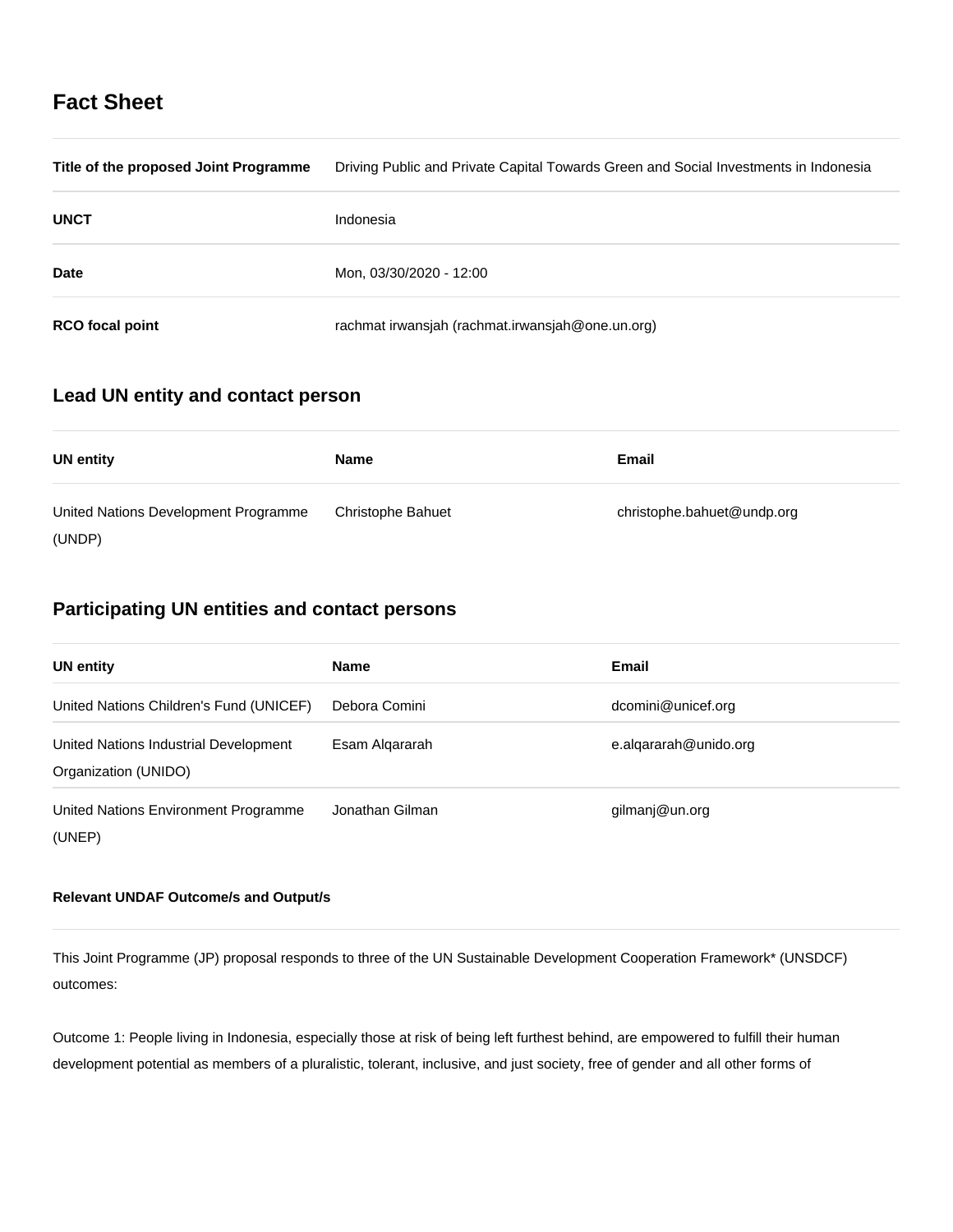Outcome 3. Institutions, communities, and people actively apply and implement low carbon development, sustainable natural resources management, and disaster resilience approaches that are all gender-sensitive.

Outcome 4. Stakeholders adopt innovative and integrated development solutions to accelerate advancement towards the SDGs.

\*The Cooperation Framework 2021-2025 is expected to be signed by the Government of Indonesia by end of April 2020

In addition to that, a Crisis Response Initiative to COVID-19 will be implemented in partnership with the government and UN partners, and across outcome areas. This will support initiatives which prevent the spread of infection, strengthen resilience of health systems and mitigate socio-economic impact on vulnerable groups. Digital solutions and big data analysis will be applied to enhance the national response.?

## **Relevant objective/s from national strategic document/s**

The Government of Indonesia (GOI)'s new National Mid-Term Development Plan (RPJMN 2020-2024) identifies seven development priorities and this proposal will address three of these priorities including: Priority 1: Strengthening Economic Resilience for Quality and Equitable Growth, Priority 5: Strengthening Infrastructure to Support Economic Development and Basic Services and Priority 6: Building the Environment Enhancing Resilience to Disasters and Climate Change

Indonesia's SDG Roadmap also highlights the importance of financing strategies to achieve SDGs by 2030 through:

1. Deepening domestic resource mobilization particularly on tax with attention to its economic, social and environmental impacts.

2. Scaling up private sector investments for SDGs.

#### **SDG targets on which the progress will be accelerated (includes targets from a range of SDGs and development pillars)**

## **Goal 1: End Poverty**

### **Goal 2: Zero Hunger**

**Goal 3: Good Health and Well-Being**

#### **Goal 4: Quality Education**

#### **Goal 5: Gender Equality**

**Goal 6: Clean Water and Sanitation**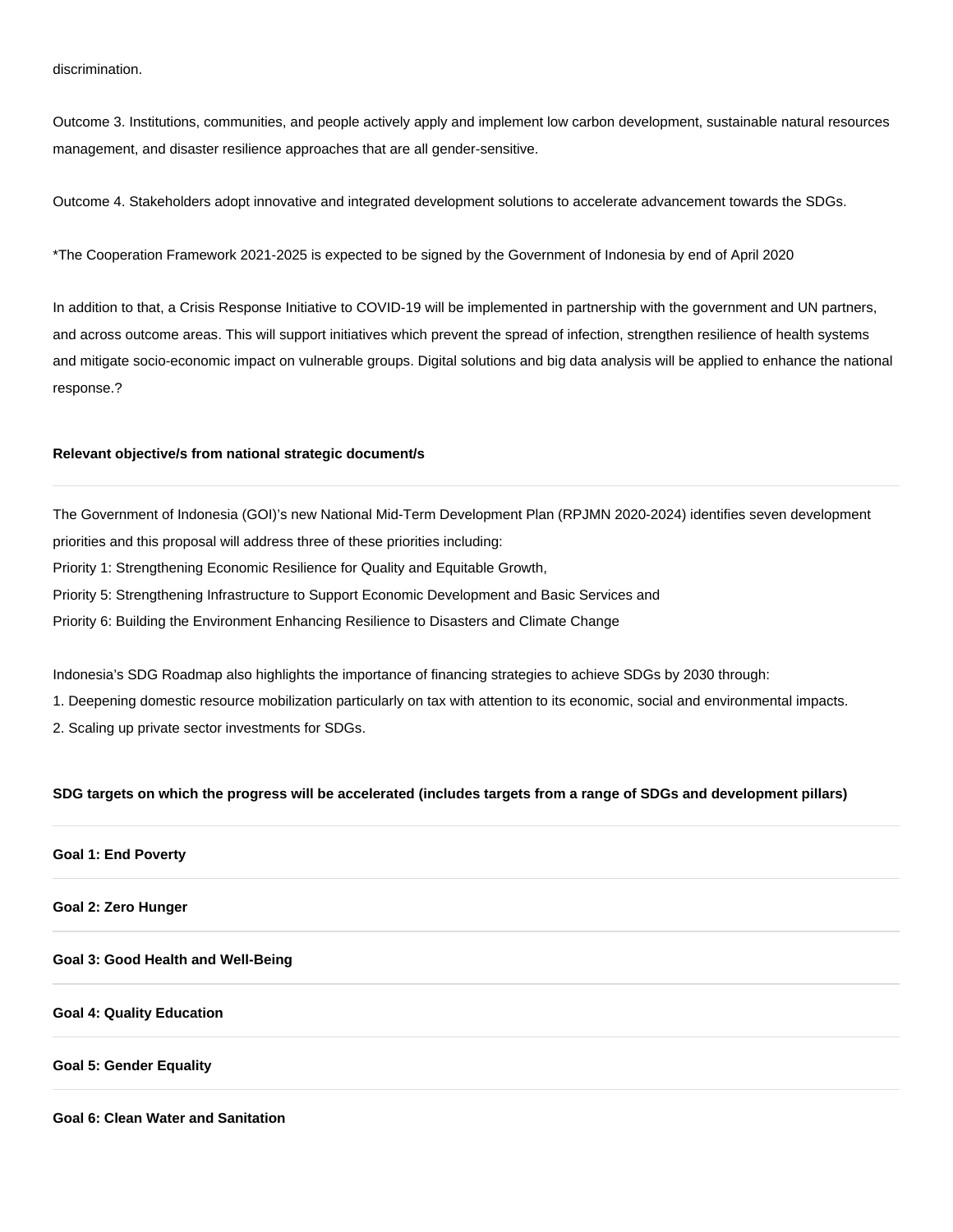| <b>Goal 7: Affordable and Clean Energy</b>                                                          |      |  |  |
|-----------------------------------------------------------------------------------------------------|------|--|--|
| <b>Goal 8: Decent Work and Economic Growth</b>                                                      |      |  |  |
| Goal 9: Industry, Innovation and Infrastructure                                                     |      |  |  |
| <b>Goal 10: Reduced Inequalities</b>                                                                |      |  |  |
| <b>Goal 11: Sustainable Cities and Communities</b>                                                  |      |  |  |
| <b>Goal 12: Responsible Production and Consumption</b>                                              |      |  |  |
| <b>Goal 13: Climate Action</b>                                                                      | 13.1 |  |  |
| Goal 14: Life Below Water                                                                           | 14.1 |  |  |
|                                                                                                     | 14.b |  |  |
| Goal 15: Life On Land                                                                               |      |  |  |
| Goal 16: Peace, Justice and Strong Institutions                                                     |      |  |  |
| Goal 17: Partnerships for the Goals                                                                 | 17.3 |  |  |
| <b>Self-Assessment</b>                                                                              |      |  |  |
| The proposal reflects the integrated nature of the SDGs                                             | Yes  |  |  |
| The proposal is based on an inter-agency approach (two or more UN entities                          | Yes  |  |  |
| involved), with RC coordinating Joint Programme preparation and implementation                      |      |  |  |
| The proposed results are part of the UNDAF and aligned with national SDG<br>priorities              | Yes  |  |  |
| The proposed Joint Programme will be led by government and include key national Yes<br>stakeholders |      |  |  |

**The proposal is based on country level consultations, as explained in the Concept**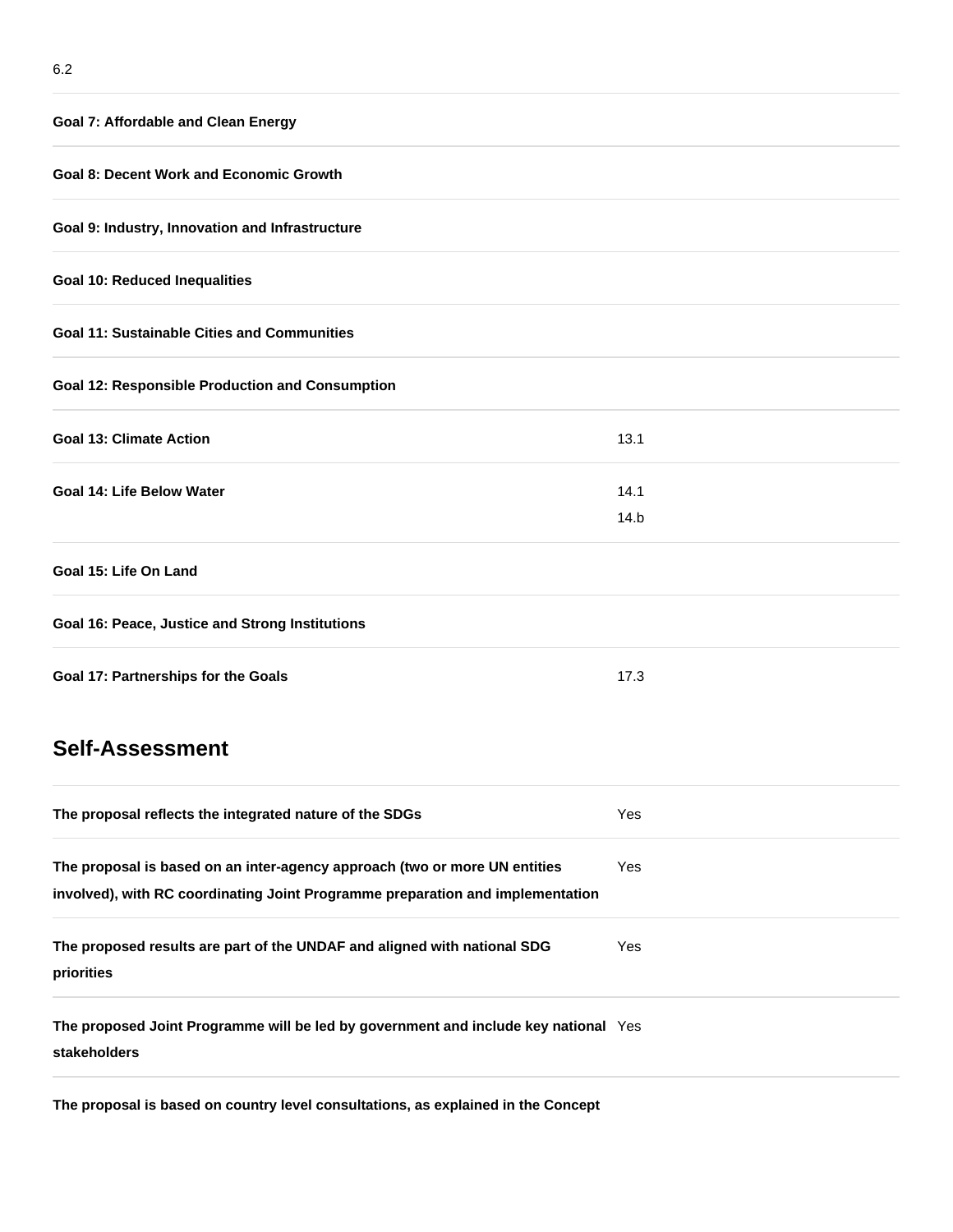**The proposal is based on the standard template for Concept Notes, it is complete, and it includes:**  Yes

- **Theory of Change demonstrating contribution to SDG acceleration and transformation to implement the 2030 Agenda and awareness of relevant financial policy efforts at regional or national level,**
- **Results-oriented partnerships, including a strategy to engage and partner with IFIs/MDBs,**
- **"Quick wins" and substantive outcome-level results, and**
- **Initial risk assessment and mitigation measures.**

**The proposal is expected to leverage resources for the SDGs at scale** Yes

# **Proposal for Joint Programme**

## **1. Summary of the Joint Programme**

Indonesia has experienced steady GDP-growth of over 5% in recent years, but there persists a finance gap to achieve the SDGs and tackle the consequences of Climate Change (CC). By 2100, CC will lead to 2.5-7% reduction in GDP yet only 62% funding for the NDC is currently being spent. The Mid Term National Development Plan 2020-2024 (RPJMN) shows GoI's committed to achieving the SDGs, makes a significant shift towards low carbon economic transformation while intensifying efforts to address underfunded sectors (sanitation, developing the blue economy) and the Covid-19 recovery.

This JP will support the GoI in achieving these objectives and accelerating progress towards SDGs by unlocking public and private capital for strategic investments in the underfunded areas of climate mitigation and resilience, sanitation, and marine resource management. Building on extensive experience gained from Indonesian Green Sukuk ( Islamic bond which raised US\$2 billion for green investments) and the Tropical Landscape Finance Facility (TLFF) (US\$95 million loans), the JP takes to scale tested debt instruments (bonds and loans), blended finance mechanisms to leverage Indonesia's niche as a major market for Islamic Finance and respond to the identified need to strengthen and expand the domestic capital and impact investment markets through:

1) National - Rollout debt instruments at scale through the issuance of sovereign/corporate thematic bonds/Sukuk and support financial institutions to extend new lines of SDG-linked credit, leveraging Islamic finance, and addressing Covid-19

2) Subnational - Facilitate issuance of Green Sukuk/bonds, and as a counterbalance to the debt, support subnational governments in raising additional revenue through innovative local taxation.

3) Build an impact investment ecosystem - Ensuring social enterprises can access SDG linked loans and venture capital through impact accelerator programmes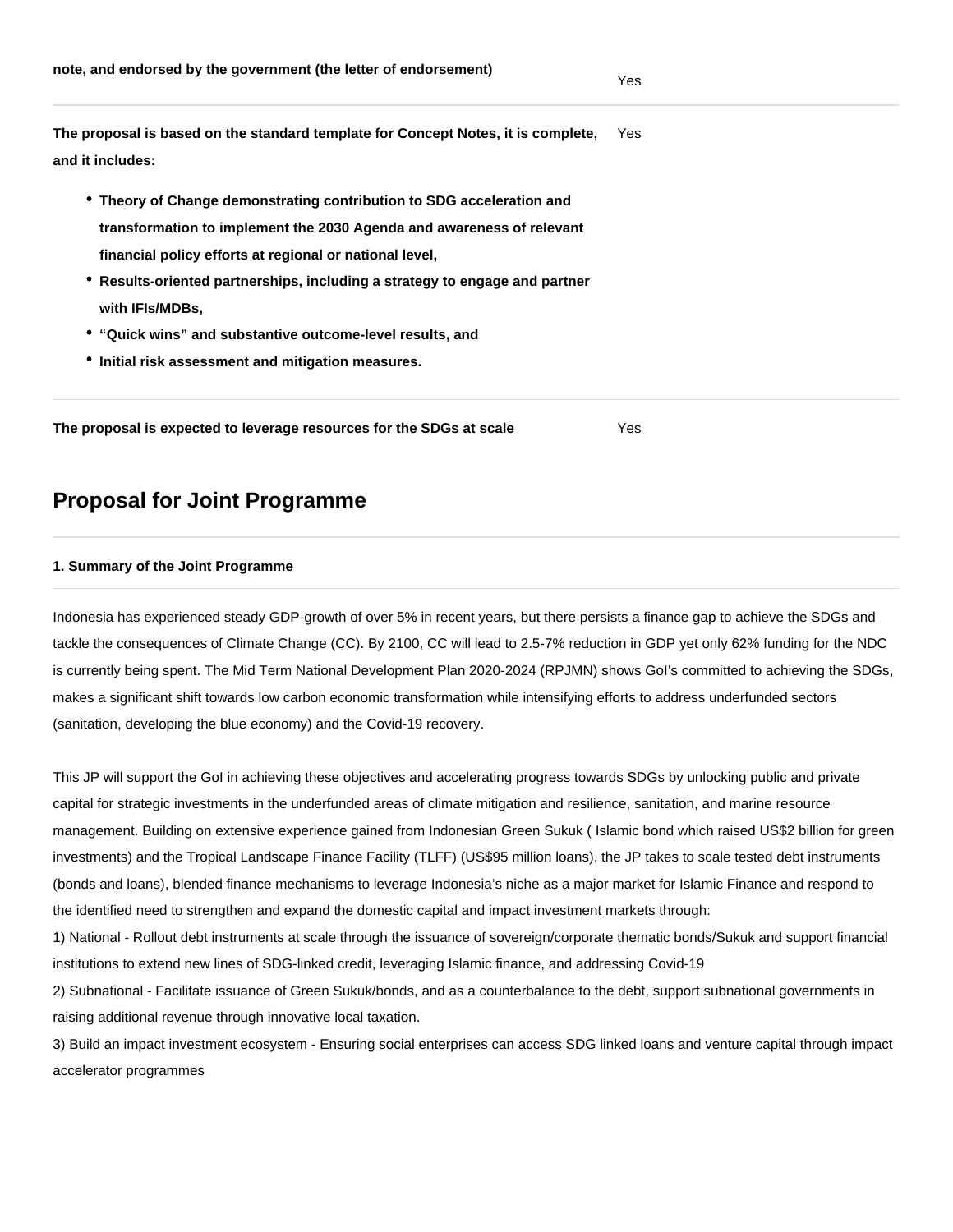This portfolio of initiatives provides scope for innovation at scale and with a diversity that can unlock financial flows tailored to needs and context (e.g. Covid19); ensuring that we leave no-one behind.

#### The current stage of the initiative(s)

The Programme will be scaling up initiatives on bonds, loans and impact investment while the innovative local taxation is in proof of concept and piloting stage.

#### Expected results

? Enabling private capital (conventional and Islamic) to flow towards green and social investments at national level (estimated leverage US\$5 billion)

? Increased subnational (conventional and Islamic) finance available for green and social investments (estimated leverage US\$2 billion) ? Increased access to capital for SDG-aligned enterprises hit by COVID19 (estimated leverage US\$500 million).

#### **2. Thesis and theory of change of the Joint Programme**

## The Development Challenge

Indonesia's population will be directly impacted by climate change (CC) and by 2100, CC will lead to a 2.5-7% reduction in GDP. Currently, the NDC is consistently 38% underfunded, a critical funding gap that will exacerbate the impact of CC in already vulnerable and underfunded sectors. CC will drive increases in water and vector-borne diseases and according to the RPJMN, there is a need for US\$1,29 billion annually to provide adequate sanitation services for households and communities. However current investment is estimated at US\$71-143 million by national government and US\$71 million by subnational governments, creating an annual financial gap close to US\$1.1 billion. At the same time, it is estimated that investments in resilience for the marine sector will cost around 9% of GDP by 2024. Critical support to the government is needed in raising public and private finance for these underfunded sectors.

## Thesis:

If the programme catalyzes and scales up the deployment of successfully tried debt instruments thereby increasing SDG-aligned public and private impact investments then we will accelerate the achievement of SDGs in these neglected sectors.

The experience from Indonesia's Green Sukuk shows that the country needs to strengthen and expand the domestic green/thematic bond market through a) broad-based technical assistance for bond issuers, in terms of project pipeline design, selection and impact reporting; b) support to regulatory reforms for corporate and subnational issuances and c) greater awareness and capacity building for domestic actors across the green bond lifecycle (underwriters, domestic investors, regulators, local governments etc). Lessons from the TLFF show the need to build a pipeline of investable schemes across a number of sectors for funds to flow. The JP seeks to respond to these needs and support national/subnational entities, financial institutions and corporates who can issue bonds and/or create SDGlinked lines of credit under the new financial regulations. To facilitate this, the JP will establish a unit for catalyzing private investments co-managed by the PUNOs and hosted in UNDP's Innovative Finance Lab (IFLab). This will bring together UN agencies under a national integrator platform as mandated by the UN Reform agenda (A/RES/71/243).

In partnership with the Ministry of Finance (MOF), the programme will support the deployment of financing instruments leveraging private and Islamic capital. The thematic bonds will finance large scale investments while SDG linked loans will target smaller scale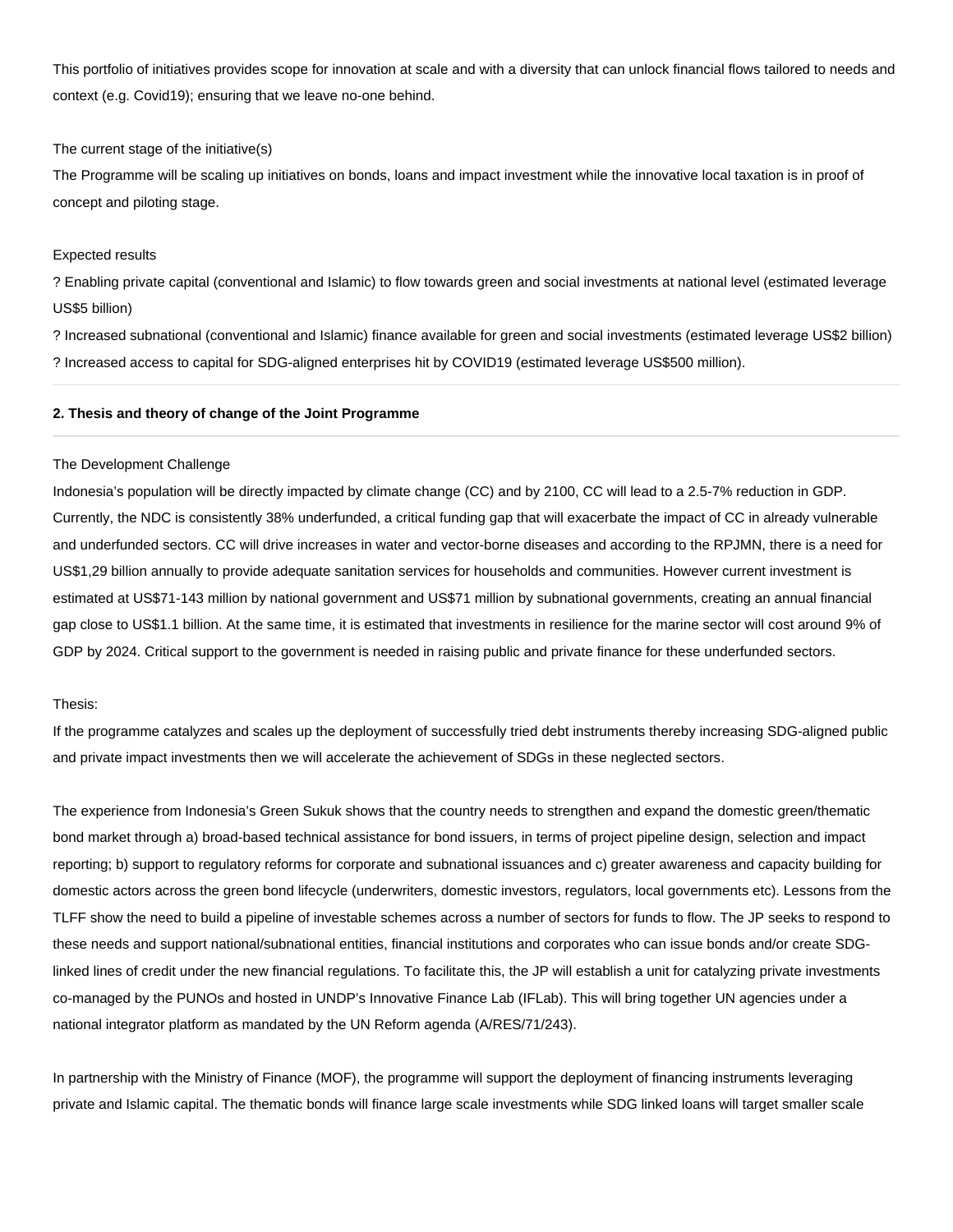social investments. Technical assistance for project pipeline development, enhancing subnational debt management and domestic resource mobilization (e.g. innovative local tax schemes earmarking local revenues for sanitation and resilience infrastructure) as well as supporting social enterprises to access private capital will build capacity and a strong enabling environment. The joint unit will leverage faith based and philanthropic finance alongside private finance through blended finance instruments tailored to the local context.

#### Assumptions:

The main assumptions include:

- 1. There is a clear regulatory framework for innovative financing for SDGs
- 2. There is institutional capacity to operationalize the regulatory framework
- 3. Financial products are competitive enough to attract financial flows towards SDG results

#### **3. What are the expected results of the proposed Joint Programme?**

The overall Impact of the JP increase in Indonesia's resilience to climate change through the achievement of SDG 6, 13, 14, and 17

The Outcome of the JP is increase public and private financial flows toward effective investments in green and social sectors at the national and subnational level.

This outcome will be achieved through three key interconnected strategic results areas:

1. Increase in private capital (Conventional and Islamic) flows towards blue and social investments at the national level (estimated leverage US\$5 billion).

The programme will strengthen capacities to issue thematic bonds and support regulatory authorities through the development of domestic SDG standards and impact reporting frameworks aligned with global best practices. The bonds/Sukuk are expected to leverage around the same amount of capital as the green Sukuk which was US\$1 billion per issuance. Issuers supported will be the Ministry of Finance and corporate entities including members of ISFI e.g. Bank BRI, CIMB Niaga, etc.

2. Increase in subnational finance (conventional and Islamic) available for green and social investments (estimated leverage US\$2 billion)

In municipalities - US\$1-2 billion of private capital to be raised through green bonds/Sukuk per issuance. This includes improved local resource mobilization and management of municipal finance and innovative subnational taxation, which will be crucial if municipalities are to take on additional debt. Subnational entities including local/municipal governments, local investment agencies (BKPMD), regional financial management agencies (BPKD) and regional banks (e.g. Bank Jambi, Bank Jawa Barat, etc.).

#### 3: Increased access to capital for SDG-aligned enterprises (estimated leverage US\$500 million)

This includes support to local financial institutions to develop SDG-linked loans and through impact accelerator programmes, leverage private capital for social enterprises. The SDG-linked loans financially reward borrowers on meeting pre-agreed sustainability performance targets. This blended finance initiative is expected to leverage 50 times its own investment and will increase awareness and capacity on principles for sustainable banking and on the integration of CC risk into bank operations. Sustainability is through actors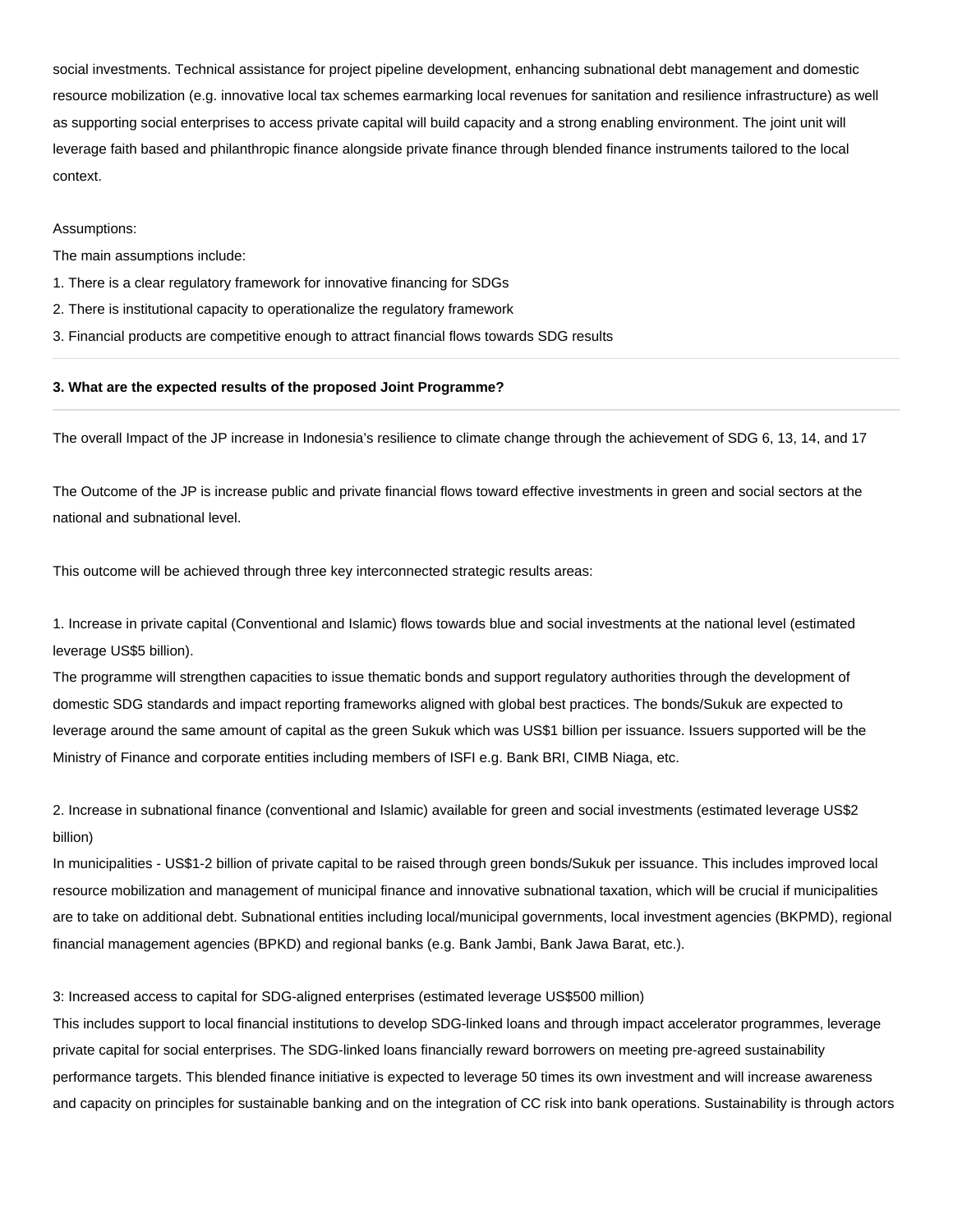like national banks (BRI, Bank Mandiri, etc.), venture capital firms (Patamar Capital, 500 Startups, etc.) and religious institutions (Baznas, BWI, etc.)

Together, these results will support government priorities directing finance for SDG implementation in line with the RPJMN and SDG roadmap and also deliver on UNSDCF outcomes. They promote innovative solutions to COVID19 recovery and shift towards low carbon development (UNSDCF Outcome 1, 3, and 4) using strong partnerships approach to ensure sustainability.

### **4. Describe the innovative nature of the Joint Programme**

This proposal is innovative in three ways:

1. Financial instruments – UNDP Indonesia has 2 years of experience with supporting the national government with the Green Sukuk and now the innovation lies in the extension of bond issuances to new thematic areas (blue and SDG bonds) with new issuers (corporates) and taking green bonds/Sukuk to sub-national level. The programme is taking an ecosystem approach to scale-up Indonesia's domestic bond market, including through the adoption of national SDG standards and complementing large scale bond issuances with smaller scale SDG-linked commercial loans developing innovative new lines of credit where the cost of borrowing is tied to borrower's contribution toward the achievement of the SDGs through the first SDG-linked loans to leverage private capital for SDGaligned enterprises.

2. UN System Collaboration - The programme will enable partner agencies to deliver sustainable finance services through a joint unit hosted under UNDP's Innovative Financing Lab (IFLab). This is in response to the General Assembly Resolution 71/243: Repositioning of the United Nations development system in the context of the quadrennial comprehensive policy review of operational activities for the development of the United Nations system which calls for UNDP 'as the support platform of the United Nations development system to provide an integrator function in support of countries in their efforts to implement the 2030 Agenda. The programme unit will be a catalytic programmatic vehicle building on the UN's collective experience and IFLab reputation, providing technical assistance and going to scale together as one UN system.

3. New Partnerships – The JP will leverage new partnerships with non-traditional stakeholders. For example, domestic banks under the Indonesia Sustainable Finance Initiative (ISFI), tapping into new branches of Islamic/faith-based finance including with blockchain provider FINTERRA and IsDB and new venture capitalist networks (e.g AVPN and Patamar Capital). Particularly for marine resource management and circular economy areas, new partnerships with ADB and are being brokered. Subnational partnerships with local financial institutions (i.e. Bank Jambi and Bank Jawa Barat) and local investment bodies (BKPMD) have already been initiated in order to support the development of the local bond market.

Taken together, this JP will bolster the domestic thematic bond and impact investing ecosystem, mobilize private and Islamic finance for CC resilience at the local level and in a novel manner deliver stronger UN coordination in accelerating SDG implementation. The JP can also contribute to the UN's response to the impact of Covid-19.

#### **5. Expected added value of the UN and the Joint SDG Fund**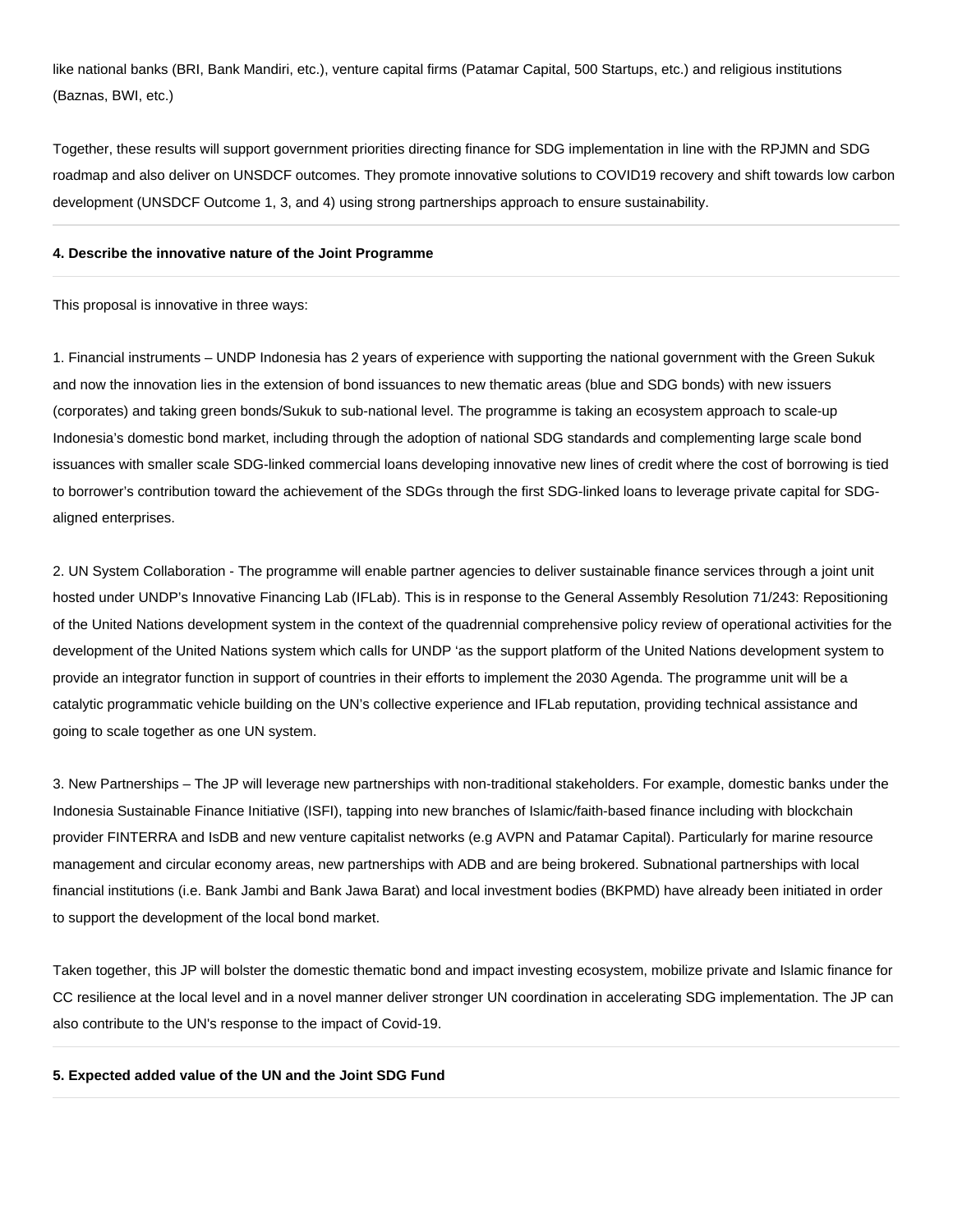This JP leverages the accumulated knowledge and experience of UN partner Agencies in financing the SDGs and the proposed work will be expanding and capitalizing on already successful initiatives, taking viable financial mechanisms to scale. Seizing the momentum from the success of the Green Sukuk, TLFF and UN's Islamic finance initiatives in Indonesia, the programme proposes to leverage the combined convening power of the partner agencies to achieve a wider reach and stronger policy advocacy at the national and subnational level. The UN will build on a wide spectrum of existing and new partnerships at the national and sub-national levels, including the Ministry of Finance, sub-national authorities, Islamic finance institutions, private banks, philanthropy, and others to create a strong enabling environment for success.

The UN is best placed to deploy long-term technical assistance, project pipeline development and institutional capacity development required for these instruments to work and gain momentum. Guiding government, municipalities and private entities in SDG-linked impact monitoring is also widely demanded and through the experience with Green Sukuk, has shown itself as a key added value for the UN. This JP takes an ecosystem and market approach which recognizes the integrated nature of the SDGs and the implementation principles of the 2030 Agenda and lends itself well to address the complexities of building resilience to climate change in Indonesia. There is strong government ownership as evidenced also in Component 1 (INFF) and a favorable macroeconomic environment for private sector investment in the SDGs. This catalytic programme is invaluable to drive capital flows in the domestic thematic bond market and impact investment ecosystem towards SDGs and without funding from the Joint SDG fund, current momentum stemming from the Green Sukuk, TLFF and Islamic Finance initiatives would not be scaled up and SDG investments would not be sufficiently accelerated.

#### **6. Leadership and implementation of the Joint Programme**

The JP implementation will be under the leadership of the Ministry of Finance through the Fiscal Policy Agency (BKF) and Directorate General of Budget Financing and Risk Management (DJPPR) working closely with the Ministry of National Development Planning (Bappenas), and Financial Services Authority (OJK).

The Resident Coordinator's Office (RCO) will maintain oversight and represent the four (4) PUNOs (UNDP, UNICEF, UNIDO, and UNEP) in the implementation. This JP is contributing to Outcome 1, 3, 4 of the UNSDCF 2021-2025 and joint UN response in addressing the socio-economic impacts of COVID-19 to safeguard progress towards the SDGs. RCO will report the implementation of this initiative at the annual Bappenas/UN Forum on Development Cooperation that reviews the implementation of the UNSDCF.

UNDP will provide overall leadership and host the catalytic joint unit established in the IFLab leveraging its expertise on financing SDGs and services particularly in supporting green bond issuances, aligning Islamic finance to SDG outcomes through blended finance mechanisms and building institutional capacity for managing public (PFM) reforms) and private (SDG Impact measurement) finance.

UNICEF will lead to sub-national financing leveraging expertise on Public Finance for Children (PF4C) to improve the use of domestic resources for social services without jeopardizing fiscal sustainability. It will leverage additional resources through new financial structures and make resources more efficient and results-oriented whether loans, credit enhancement mechanisms, bonds, and insurance products, structured to support SDG implementation.

UNEP will lead the engagement with the private banking sector leveraging the UNEP Finance Initiative and providing a forum of south-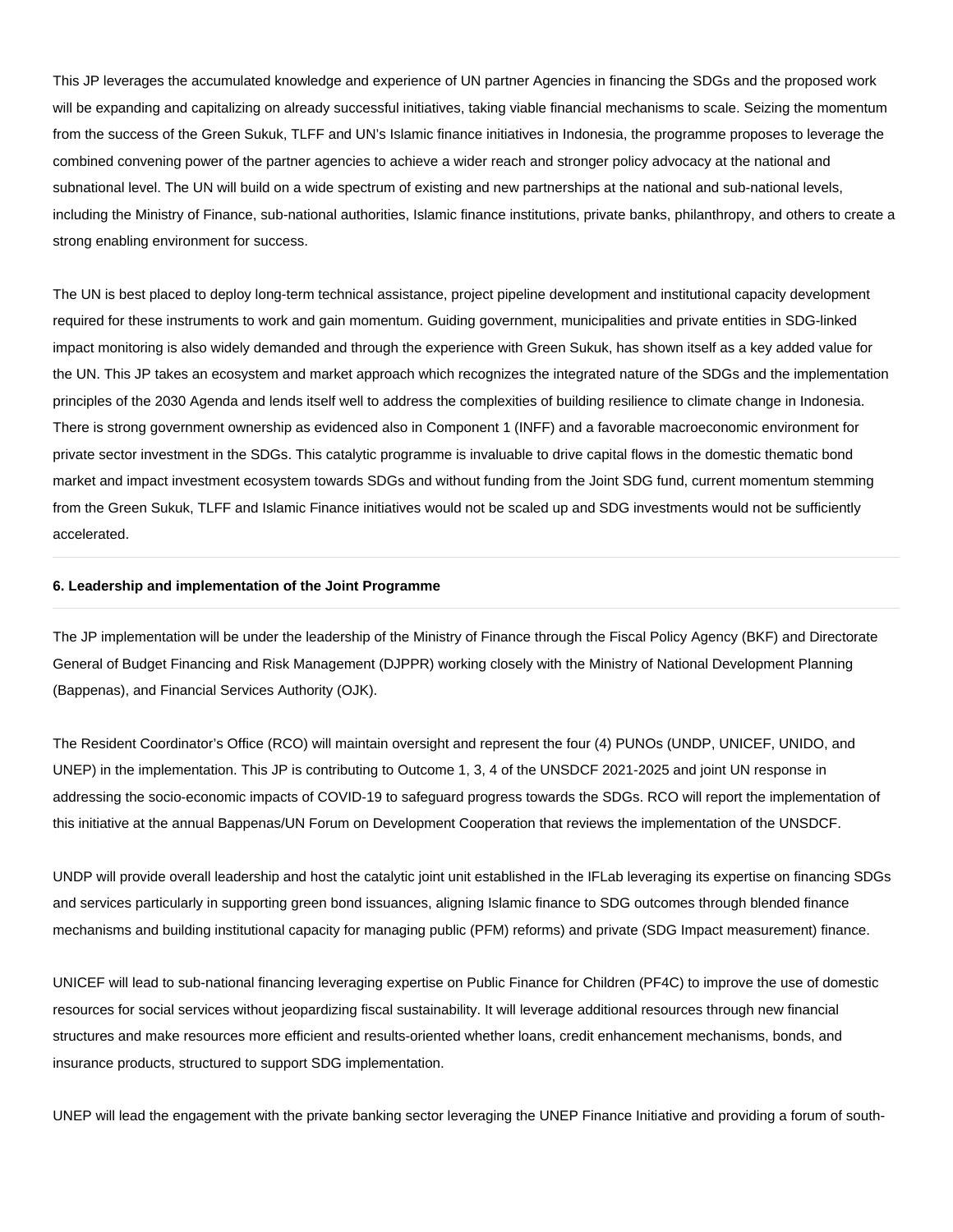south and triangular learning and cooperation through its annual UNEP FI Regional Roundtable for Sustainable Finance in the Asia-Pacific

UNIDO will lead the engagement with the SME's to provide support of blended finance instruments suited to industries that enhance the sustainability

## **7. Expected period of implementation**

This JP will operate over 4 years (2020 – 2024) which will provide enough time to launch and scale up relevant initiatives and given the scale of potential investments will start to show some initial results for impacts measurement.

The key milestones for the duration of the programme are detailed below:

Milestone 1 (End 2021):

- Framework for first Sovereign/corporate SDG Bond and SDG standards developed
- First sovereign/corporate SDG Bond/Sukuk issued
- Guidelines for SDG-linked Loans developed

## Milestone 2 (End 2022):

- First SDG-linked loans piloted with a financial institution
- Policy paper on Subnational taxation and resource mobilization schemes and draft regulation finalized (Q2 2021)
- Marine/Social Sector Impact Venture Accelerator launched

#### Milestone 3 (End 2023):

- Municipal Green Bond/Sukuk issued
- Blended Islamic finance mechanisms for SDG acceleration taken to scale

#### Milestone 4 (end 2024):

- Enhanced regulations for thematic bond issuances are in place
- Regulations for green and SDG loans in place for financial institutions
- Thematic Bond Impact reports published

These milestones will feed into key outcomes for the UNSDCF and milestones set out in the government's INFF financing strategy.

# **8. Cost, co-funding, and co-financing of Joint Programme**

This proposal is for USD 10 million for a 4-year period. The funds will be utilized in the following manners:

1. To establish a joint programmatic unit that will enhance interagency coordination and ensure effective and efficient implementation. A programme management unit (PMU), consisting of programme coordinator (full-time), monitoring officer (full-time), administration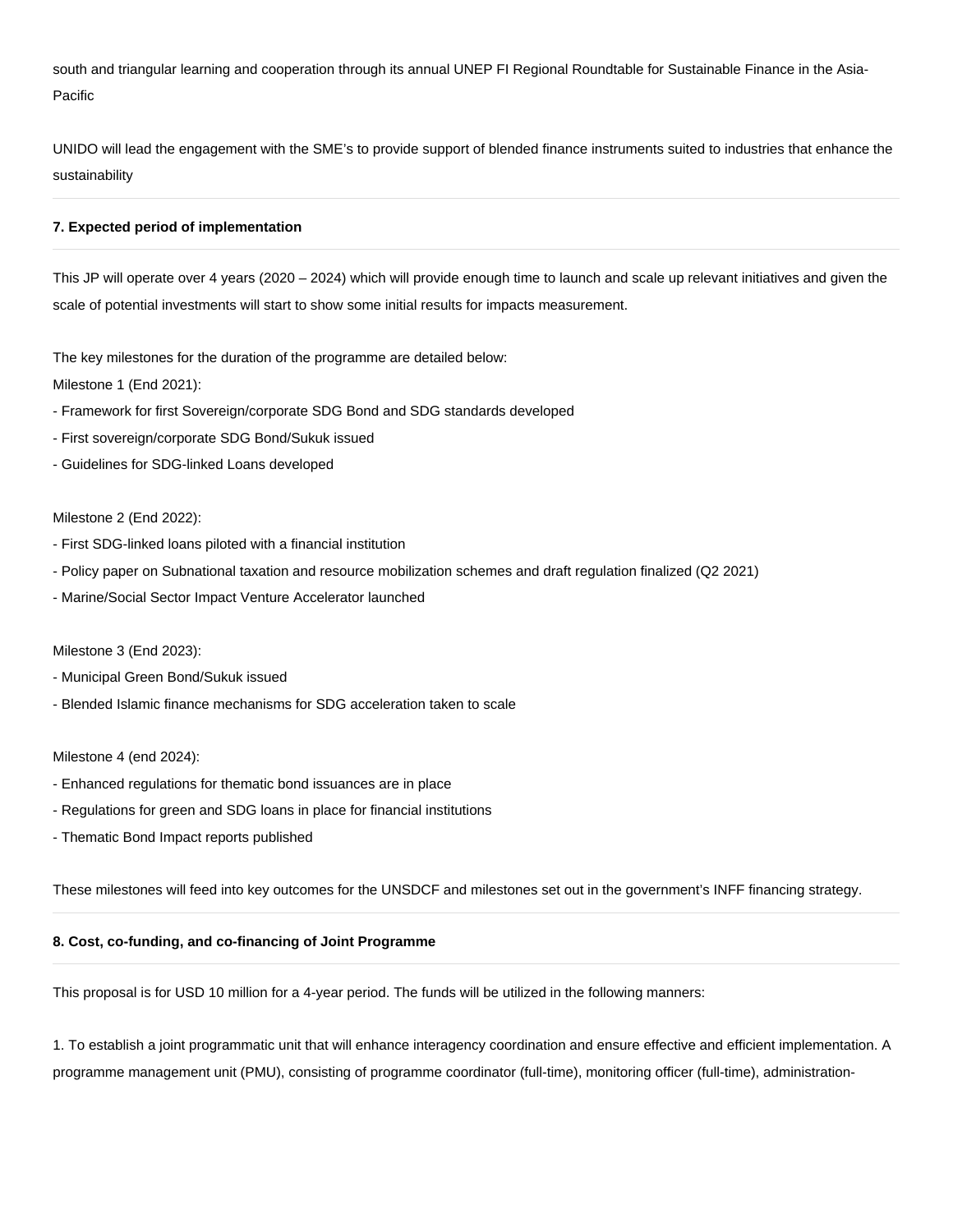finance officer (part-time), will require 15% of the budget.

2. To finance technical assistance and capacity building delivered by agencies according to priority activities per outcome, including cross-cutting considerations. 75% of the fund will be allocated for this component.

3. To bridge South-South learning on the innovative/blended finance best practices between Asia Pacific countries including to host investment forum events and facilitate deal-brokering. This will require 10% of the budget

Given the scale of the initiative, additional co-financing will be provided from:

UNDP – has already spent \$700,000 USD to assist the issuance of government's green Sukuk, work on Islamic finance institutions to test utilizing zakat for SDGs, and venture accelerator program. Onwards, UNDP will allocate \$500,000 towards innovative finance initiatives.

UNICEF - has already invested \$800,000 in blended subnational financing schemes that mobilized \$571,000 in Zakat Islamic Financing (since 2017) and \$1,6 million from subnational fiscal sources for social infrastructure at the local level. Onward, UNICEF will allocate \$500,000 towards innovative finance initiatives.

UNIDO – UNIDO has already spent around \$50,000 for assessment of the potential value chains in Maluku and other islands to promote creative industries and marine-based ecotourism. Various Indonesian companies expressed their willingness to contribute resources from their CSR fund to promote such an innovative programme.

UNEP - The programme will leverage 400,000 USD from the joint UNEP/UNDP Poverty environment Action for SDGs programme which also aims to mobilize and align public and private financing for the SDGs in Indonesia.

The Joint Inspection Unit\* has found that inter-agency cooperation offers a significant efficiency opportunity because the financial and human resources devoted to these functions are substantial and that the opportunity for efficiency gains is significant.

\* https://www.unjiu.org/sites/www.unjiu.org/files/jiu\_rep\_2018\_5\_english\_0.pdf

## **9. Risk assessment**

Below are some considered risks and the relevant mitigating measures

1 - Limited institutional coordination (Medium)

There are still questions about which institution has the responsibility of oversight and authority on innovative finance instruments. Government institutions may have overlapping strategic frameworks, which could cause misunderstandings and delays.

Risk mitigation:

Long-standing relationships with key partners in the relevant government institutions, such as OJK (Financial Services Authority) under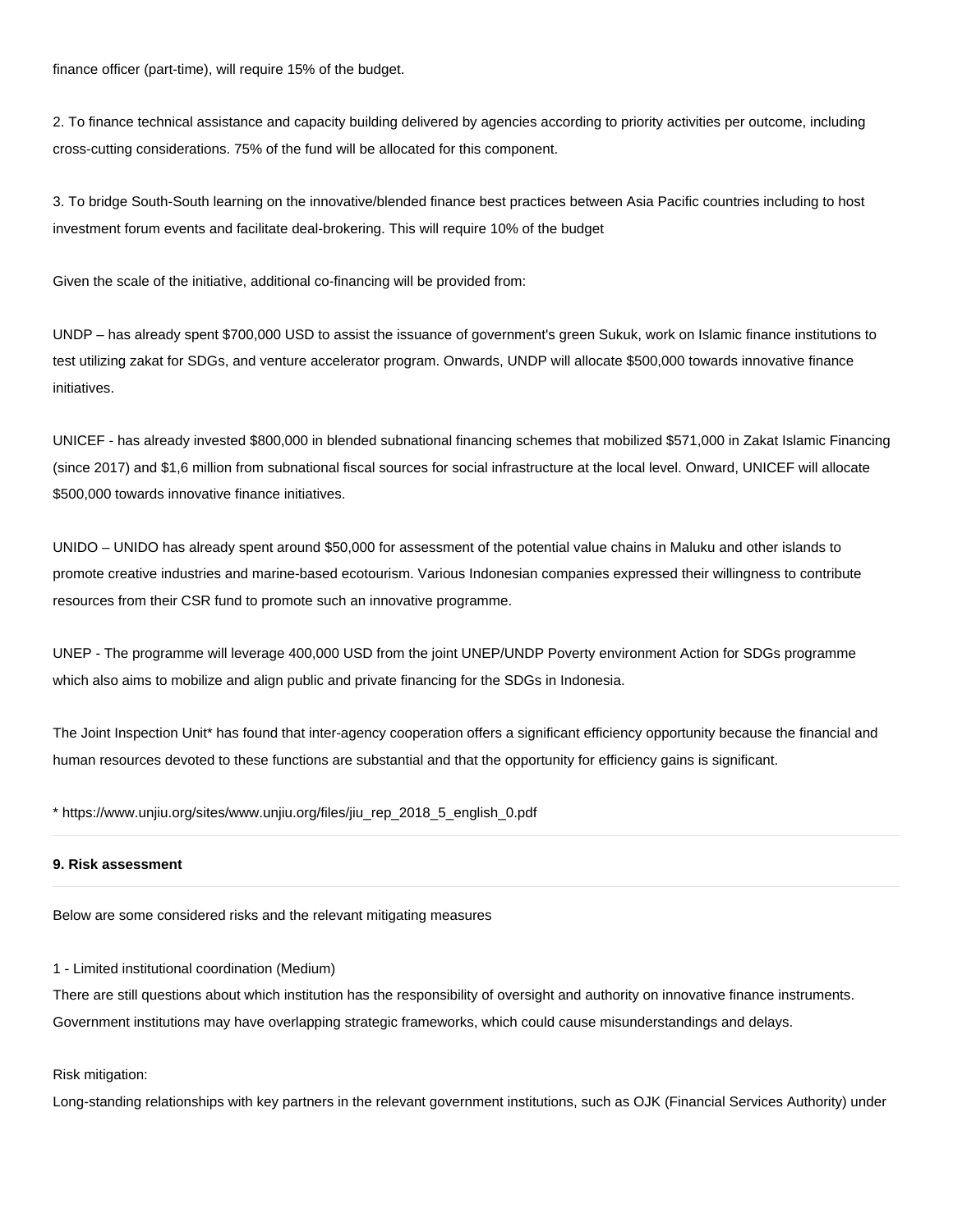the Ministry of Finance, is expected to have a mitigating effect as well as efforts to increase policy coherence under the Component 1 - INFF

#### 2 - Regulatory framework not sufficient on subnational level (High)

The regulatory framework on the subnational framework might not be sufficient to support the deployment of debt instruments.

#### Risk mitigation:

The programme will be actively working to support the development of new regulations that will enable the deployment of these financing instruments and products.

#### 3 – Weak Capacity (Medium)

Insufficient understanding of sustainable financing, which sustainable finance mechanisms to deploy in which sectors particularly with domestic banks and at subnational level.

#### Risk mitigation:

Supporting advocacy and dialogue around the Indonesia Sustainable finance roadmap, ISFI and UNEP's principles of sustainable banking by conducting workshops & seminars.

4 - Limited trust from the capital market on the impact of green and social projects (Medium to High)

Due to the novel nature of blue and sustainability bonds, and a green municipality bond, a risk is that investors will be less convinced that the invested capital will flow towards its thematic purpose. Similarly, on a municipality level, investors could be concerned about the municipalities taking on too much debt without adequate increases in revenue.

#### Risk mitigation:

To mitigate such concerns upfront, the facilitation of the bonds will include implementing standards for green, blue and sustainability bonds. Such standards, known by private investors, will address a potential perception of any kind of "thematic washing". For the municipality bonds, the programme will include supporting the municipalities in question in generating additional revenue, thus mitigating concerns over undue debt.

5 - Reputational Risk as a result of failing to meet green & sustainable investment criteria during third party audit and verification processes (Low)

#### Risk mitigation:

The programme will support the development/implementation of SDG standards etc by which investments can be reviewed

## **10. Convening the private sector and engaging IFIs/DFIs**

UNDP has built good working relationships with the private sector (HSBC, BNP Paribas, Mandiri Capital, 500Startups), IFIs/DFIs (World Bank, ADB, IsDB, etc.) and regulatory authority (OJK) on a number of sustainable and innovative finance initiatives and the IFLab is a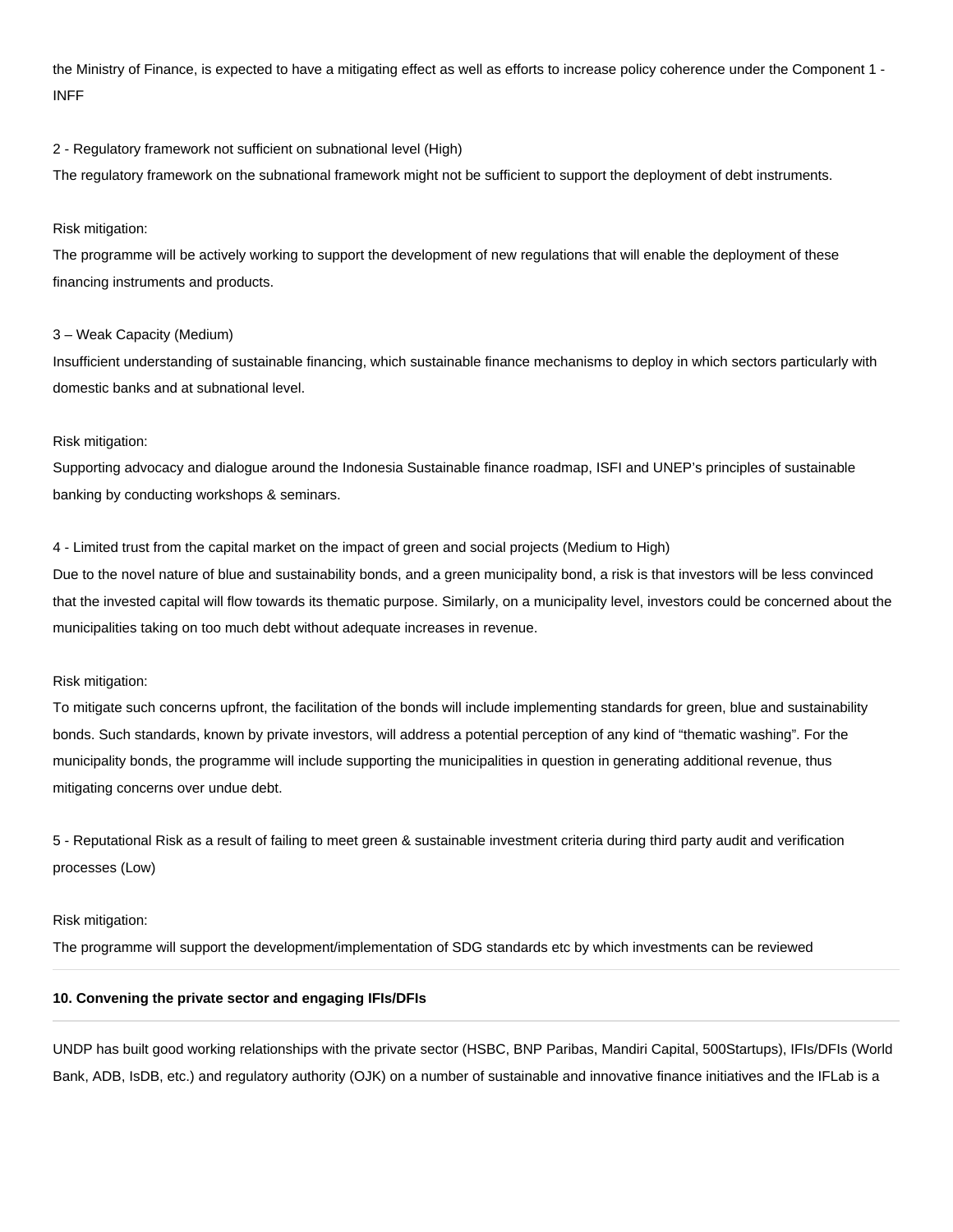ready platform for co-creation, convening and collaboration with the private sector and IFI/DFIs.

Convenings include the active participation of private sector and IFIs/DFIs in programme implementation and will be done in three ways: 1. Dialogues and technical consultations - Using established platforms like ISFI, and UNEP FI's Regional Roundtable for Sustainable Finance in the Asia-Pacific which brings together private banks, insurance companies and sustainable finance practitioners from across the region.

2. On programing – where the programme will partner with banks and IFIs/DFIs who have the ability to structure and market the bonds/Sukuk. IFIs and DFIs will also provide access to investor insights, monitoring and impact reporting expertise for the programme.

3. Capacity building for financial institutions to develop SDG-linked loans and credit lines for local enterprises through UNDP's ImpactAim and UNIDO's creative industry programme . This forms a major part of the programme's impact investment social enterprise and ecosystem building effort.

### **11. Leverage and catalytic function**

The Programme will increase private capital (conventional and Islamic) flows at scale through the issuance of new thematic national, municipal and corporate bonds/Sukuk. The Green Sukuk raised US\$2 billion from capital markets in 2018 and 2019 and showcased traditional and Islamic investors' appetite for investing in SDG-aligned public instruments. it is expected that up to US\$7 Billion will be raised from the bond/Sukuk over the 4-year programme. Following the end of the programme, the bonds/Sukuk can be continuously issued at scale in Indonesia and the support modality used by the UN can be replicated in other countries, in particular, Islamic countries to leverage the Islamic finance dimension.

The programme plays a catalytic role in building up stakeholders and institutions in the capital market and impact investment ecosystem and the UN's unique positioning helps to create an enabling environment for these financial instruments. By Developing SDG standards alongside the issuance of the SDG bonds, the UN will provide a proof-of-concept for certifiable SDG bonds. Once the proof-of-concept has been developed it can be replicated at the subnational level and regionally. Adding a complementary capacity building and knowledge transferring dimension, will carve out a blueprint for the UN's facilitation role in building of the domestic thematic bond market. On impact investments, the programme will develop impact measurement tools for wider application.

The SDG-linked loans will be complemented by conditional subsidies to SDG-aligned enterprises with a leverage ratio of 1:50. The loans will be issued with loan terms tied to the borrower's performance measured against pre-agreed SDG targets. In a parallel effort, workshops for banks on SDG/green lending as well as capacity building for third-party verifiers for the SDG-targets will be facilitated. Providing a nationally owned and globally recognized means for authenticating SDG impact should help attract additional international/domestic investments and support the UN's strategic aim of facilitating a global transition towards SDG investing. The programme is well-positioned for this through UNDP's SDG Impact service offer. Sustainability-linked loans are growing, surging sevenfold in 2018 and this programme will capture this global momentum. By also supporting the capacity of third-party verifiers, a proof-ofconcept of how SDG-linked loans may become an inherent feature of the domestic loan-market and carve out the UN's role in facilitating this.